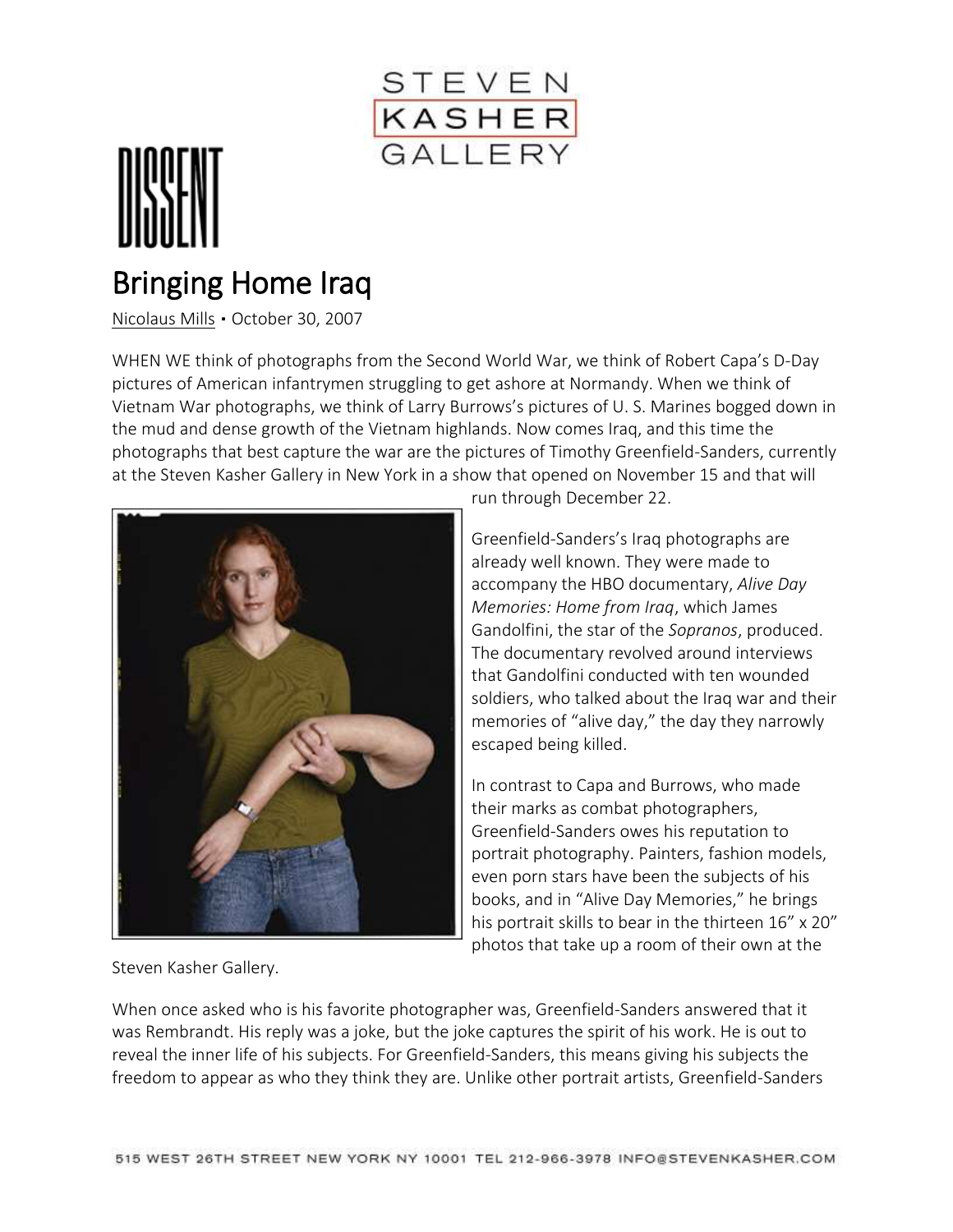

does not want to surprise his subjects and catch them in a moment that reveals something they would rather conceal.

## INVARIABLY GREENFIELD-

Sanders's subjects stare directly into his camera and make eye contact with the viewer in a frame free from distractions. The approach is one that works particularly well with such established figures from the art world as the painters Robert Rauschenberg and Roy Lichtenstein, but it also works with the porn stars Greenfield-Sanders photographed for his book *XXX*. The porn stars in *XXX* are never objectified by Greenfield-Sanders's lens. In his pictures, they are vulnerable in their nakedness but neither coy nor seductive. They stare at, rather than away from, the viewer, making it, in turn, impossible to look only at their bodies.



This same preoccupation with dignity is central

to Greenfield-Sanders's portraits of wounded Iraq War veterans. In a photo that Greenfield-Sanders has said is his favorite, Dawn Halfaker, a West Point graduate and star basketball player, stands before the viewer holding the prosthesis for her missing right arm. John Jones, a

![](_page_1_Picture_7.jpeg)

decorated Marine, sits dressed in his uniform from the waist up, but from the waist down he is wearing shorts that display the two robotic legs he must now use. And in what is, in many ways, the most disturbing of all Greenfield-Sanders's portraits, Mike Jernigan, another Marine, appears in a close up that shows his left eye socket empty and his right eye socket with a plastic eye studded with the diamonds from the wedding ring his wife gave back to him when they divorced after his return from Iraq.

In none of Greenfield-Sanders's Iraq portraits–all except for John Jones's portrait done against a black background–do his subjects avoid contact with the viewer. Their relaxed postures suggest they have begun to come to terms with what has happened to them. But for the viewer the photographs are still painful. There is a before-and-after narrative implicit to